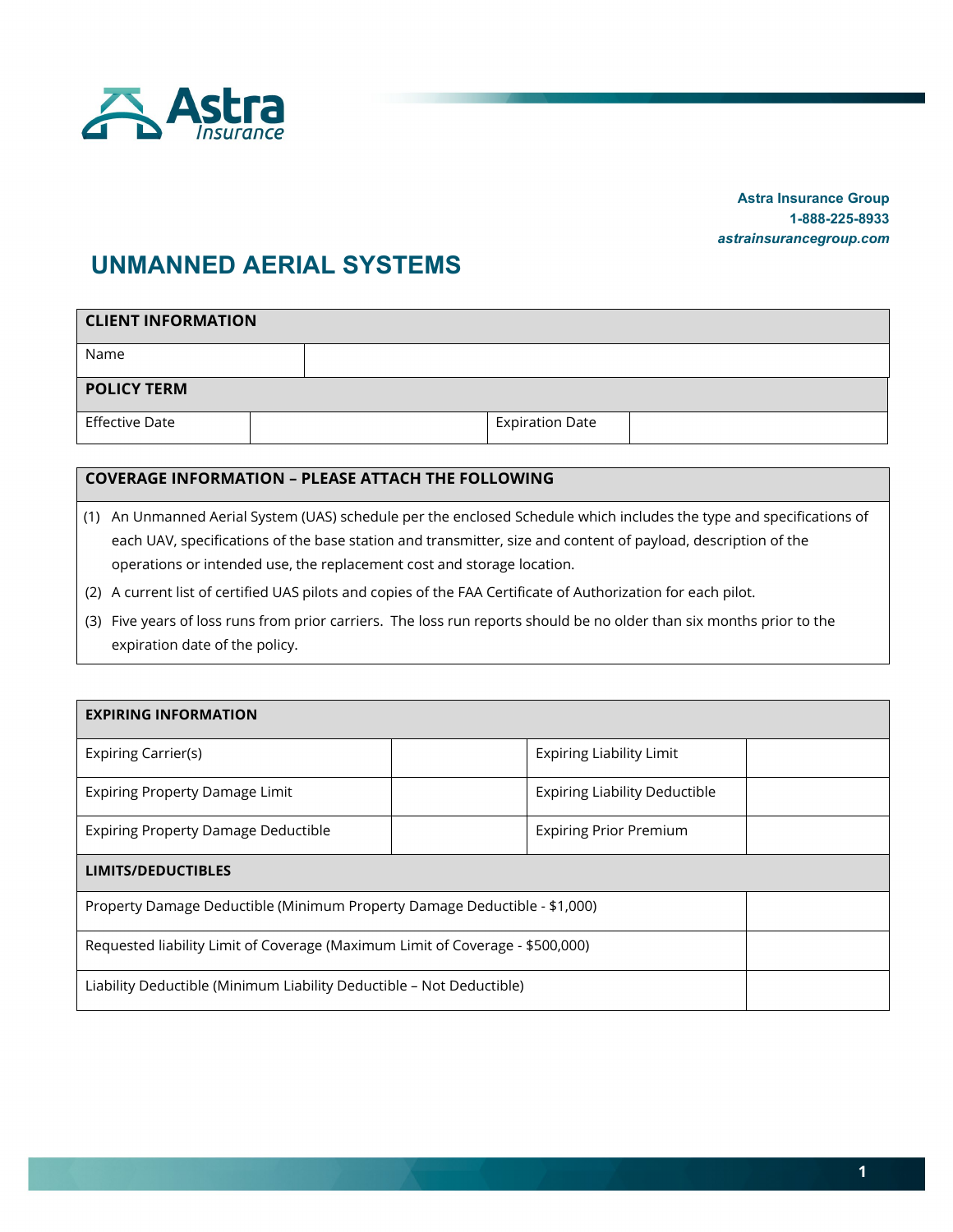

| <b>UAS Questionnaire</b>                                                                      | Yes/No/Other |
|-----------------------------------------------------------------------------------------------|--------------|
| Is there a Certificate of Authorization and Waiver (COA) from the FAA for your UAS operation? |              |
| If Yes, what conditions are your entity approved for?                                         |              |
| How will information gathered be protected and controlled?                                    |              |
| How is the navigation systems secured when not in use?                                        |              |
| Are there UAS operations offshore or over other hazardous areas?                              |              |
| If Yes, describe operations.                                                                  |              |
| Do your entity UAS operations include the application of chemicals?                           |              |
| If Yes, describe operations, locations and chemicals.                                         |              |
| Describe lost communication procedures.                                                       |              |

| <b>UAS Risk Management</b>                                                                                                      |  |  |                                                                  |  |                     |  |                 |  |
|---------------------------------------------------------------------------------------------------------------------------------|--|--|------------------------------------------------------------------|--|---------------------|--|-----------------|--|
| Indicate with a X if the UAS includes the following safety controls?                                                            |  |  |                                                                  |  |                     |  |                 |  |
| Fail Safe Technologies                                                                                                          |  |  | Geofencing                                                       |  | Low Battery Warning |  | Auto<br>Landing |  |
| Indicate with a X if the entity has written policies and procedures assessing the following?                                    |  |  |                                                                  |  |                     |  |                 |  |
| Operating environment<br>Flight restrictions                                                                                    |  |  |                                                                  |  |                     |  |                 |  |
| Weather conditions                                                                                                              |  |  | Notification of those directly participating in the<br>operation |  |                     |  |                 |  |
| Indicate with a X if the entity has written policies and procedures addressing the following?                                   |  |  |                                                                  |  |                     |  |                 |  |
| <b>Emergency Procedures</b>                                                                                                     |  |  |                                                                  |  |                     |  |                 |  |
| <b>Contingency Procedures</b>                                                                                                   |  |  |                                                                  |  |                     |  |                 |  |
| Roles and responsibilities of the pilot in command and any one operating the UAS under the direction<br>of the pilot in command |  |  |                                                                  |  |                     |  |                 |  |
| Protection of individual privacy and civil rights                                                                               |  |  |                                                                  |  |                     |  |                 |  |
| Retention, disclosure, destruction of information                                                                               |  |  |                                                                  |  |                     |  |                 |  |
| The need of warrants for law enforcement use                                                                                    |  |  |                                                                  |  |                     |  |                 |  |